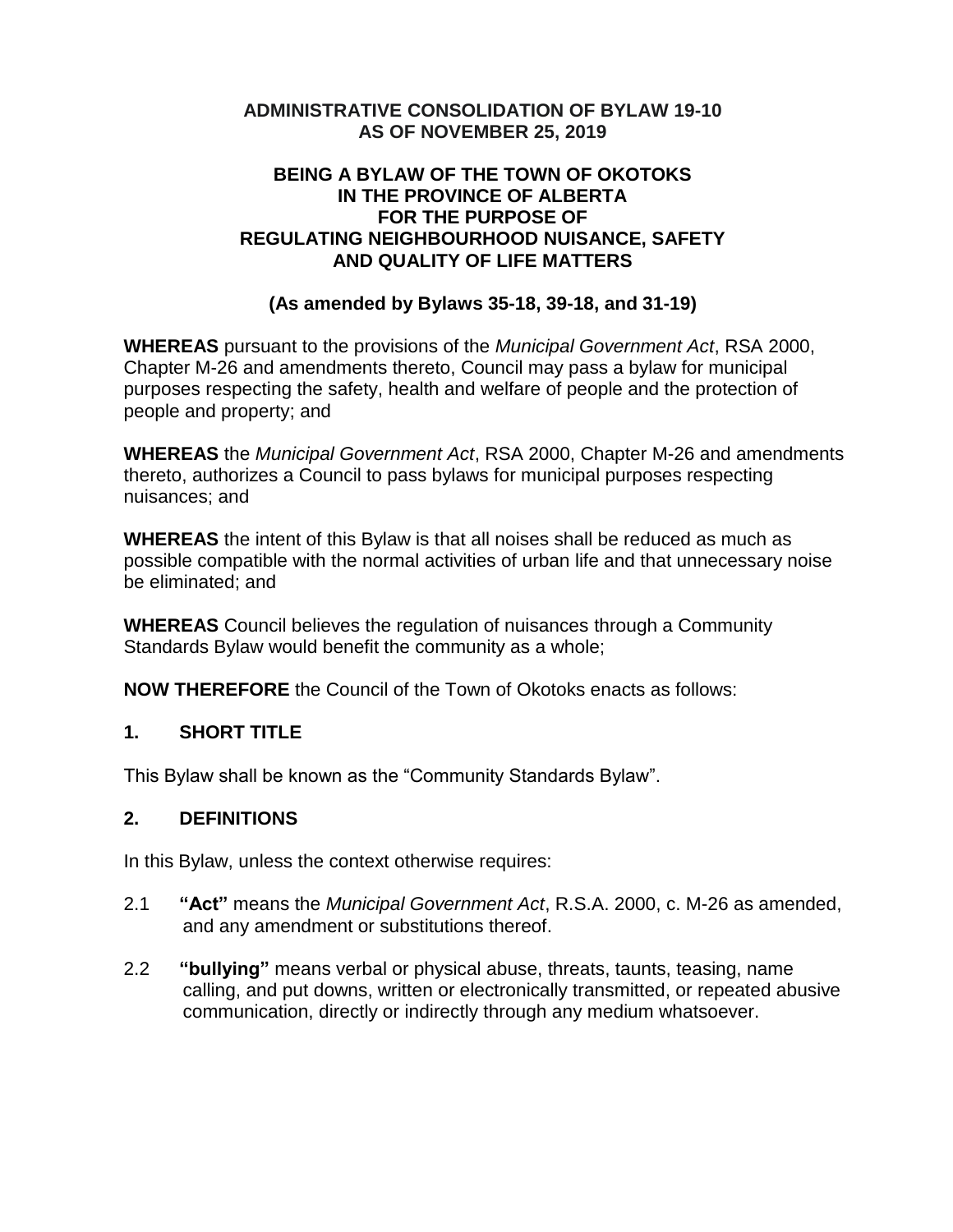- 2.3 **"Chief Administrative Officer (CAO)"** means the person appointed to the position of the chief administrative officer for the Town of Okotoks, within the meaning of the *Municipal Government Act*. **(Bylaw 39-18)**
- 2.4 **"Council"** means the Mayor and Councillors of the Town of Okotoks duly elected pursuant to the provisions of the *Local Authorities Election Act*. **(Bylaw 31-19)**
- 2.5 **"drinking establishment"** means any business, organization, or individual that holds a liquor license issued by the Alberta Gaming and Liquor Commission.
- 2.6 **"fare"** means the cost of a journey on any public transportation vehicle. **(Bylaw 31-19)**
- 2.7 **"graffiti"** means the defacement or disfigurement of any property or object, through the performance of any of the following acts:
	- a) the application of any substance, including paint, ink, stain or whitewash to any surface; or
	- b) the affixing of any substance, including paper, fabric or plastic, by any form of adhesion that does not remove cleanly when pulled away from the applied surface; or
	- c) the marking, scratching, etching or other alteration or disfigurement of any surface.
- 2.8 **"holiday"** includes:
	- a) every Sunday;
	- b) New Year's Day, Alberta Family Day, Good Friday, Easter Monday, Victoria Day, Canada Day, Labour Day, Remembrance Day and Christmas Day;
	- c) the birthday or the day fixed by proclamation for the celebration of the birthday of the reigning sovereign;
	- d) December 26, or when that date falls on a Sunday or a Monday, then December 27;
	- e) any day appointed by proclamation of the Governor General in Council or by proclamation of the Lieutenant Governor in Council for a public holiday or for a day of fast or Thanksgiving or as a day of mourning; and
	- f) with reference to any particular part of Alberta, the day in each year that may by proclamation of the Lieutenant Governor in Council be appointed as a public holiday for that part of Alberta for the planting of forests or other trees.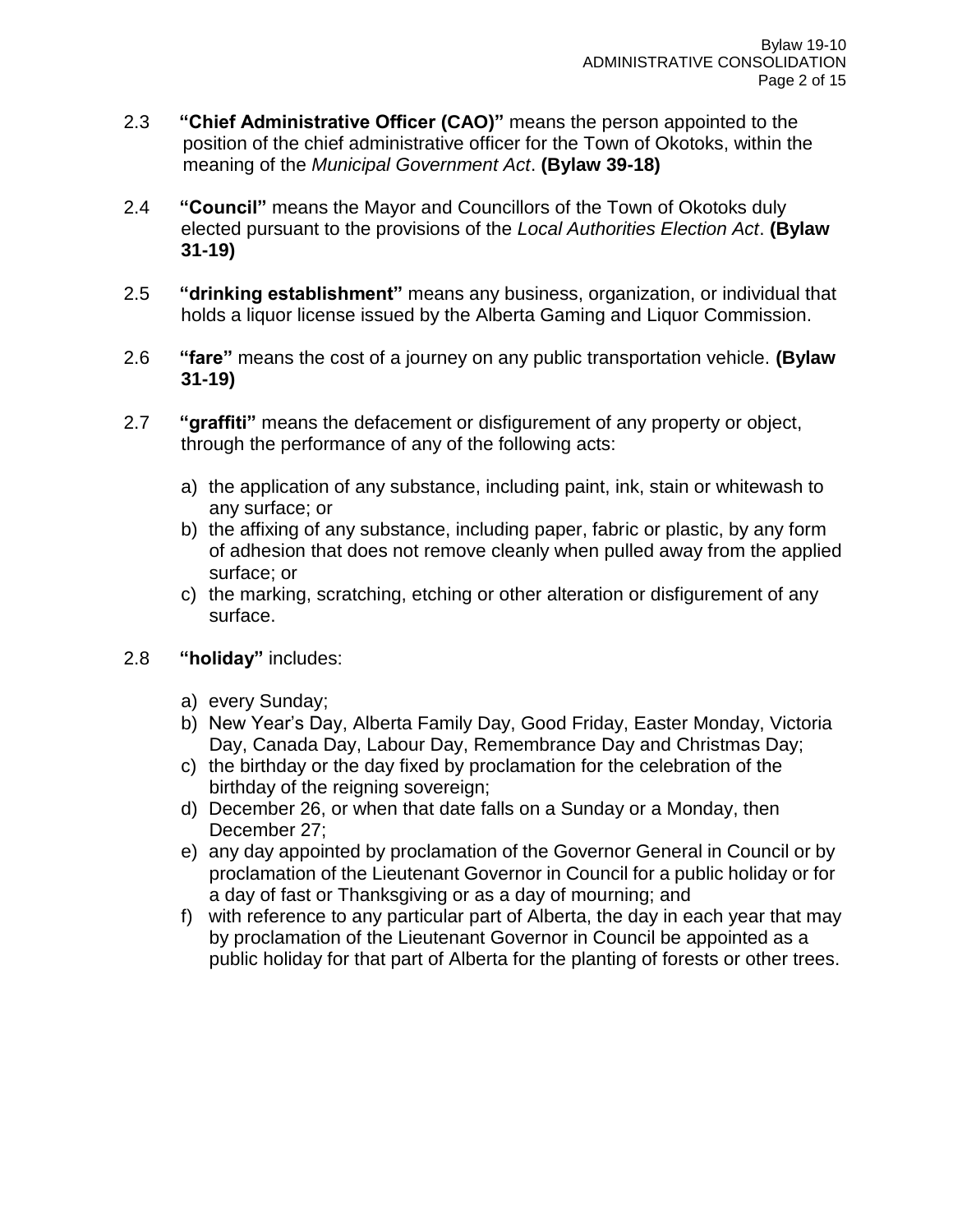- 2.9 "**nuisance odour**" means any odour caused by smoke, decomposing materials, animal feces, or other airborne matters that is excessive and deemed to be offensive, or reasonably interferes with the lawful enjoyment of another person's property. **(Bylaw 35-18)**
- 2.10 **"panhandling"** means to communicate, in person, using the spoken, written or printed word, a gesture or another means, for the purpose of receiving money or another thing of value, regardless of whether consideration is offered or provided in return but does not include a solicitation allowed or authorized pursuant to the Charitable Fundraising Act, or any other legislation permitting the solicitation of charitable donations.

# 2.11 **"Peace Officer"** means:

- a) a member of the Royal Canadian Mounted Police;
- b) a Community Peace Officer as appointed by the Solicitor General of Alberta; or
- c) a Bylaw Enforcement Officer as appointed by the Town of Okotoks to enforce bylaws of the Town.
- 2.12 **"person"** means any:
	- a) Individual;
	- b) Proprietorship;
	- c) corporation; or
	- d) society **(Bylaw 31-19)**
- 2.13 **"premises"** means the external surfaces of all buildings and the whole or part of any parcel of real property, including the land immediately adjacent to any building or buildings.
- 2.14 **"public place"** means any place, including privately owned or leased property, to which the public reasonably has or is permitted to have access, and includes a public transportation vehicle. **(Bylaw 31-19)**
- 2.15 **"public transportation vehicle"** means a vehicle which is being used by, or being offered for hire to, a passenger or passengers, and includes but is not limited to a:
	- a) school bus;
	- b) bus;
	- c) taxicab;
	- d) limoursine; or
	- e) any other similar vehicle. **(Bylaw 31-19)**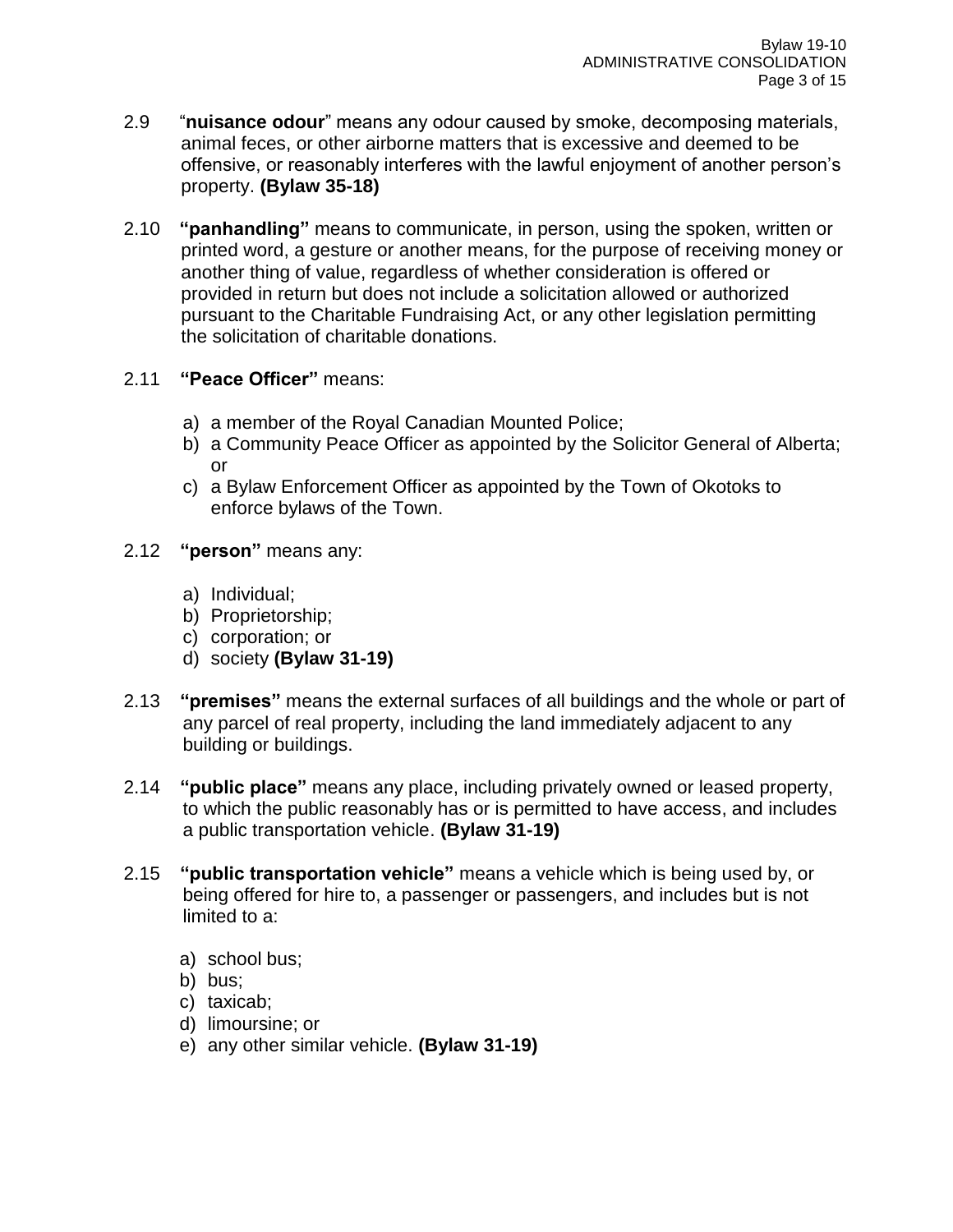- 2.16 **"telecommunication"** means any transmission, emission or reception of signs, signals, writing, images or sounds or intelligence of any nature by wire, radio, visual or other electromagnetic system.
- 2.17 **"Town"** means the Corporation of the Town of Okotoks. **(Bylaw 31-19)**
- 2.18 **"violation tag"** means a notice or tag in a form as approved by the CAO, issued by the Town of Okotoks allowing a voluntary payment option of a fine established under this Bylaw. **(Bylaw 39-18)**
- 2.19 **"violation ticket"** means a notice or tag in a form as approved by the CAO, issued by the Town allowing voluntary payment of a fine established under this bylaw.
- 2.20 **"youth"** means an individual 12 (twelve) to 17 (seventeen) years of age.

### **3. NOISE**

- 3.1 No person shall cause or permit noise that annoys or disturbs the peace of any other person.
- 3.2 No person shall permit property that they own, occupy or control to be used so that noise from the property annoys or disturbs the peace of any other person.
- 3.3 In determining what constitutes noise likely to annoy or disturb the peace of any other person, considerations may be given, but are not limited to:
	- a) type, volume, and duration of the sound;
	- b) time of day, and day of the week;
	- c) nature and use of the surrounding area.
- 3.4 No person shall yell, scream, swear, or conduct any other activity in any public place thereby creating a disturbance. **(Bylaw 31-19)**
- 3.5 No person shall advertise events or merchandise by ringing bells or by use of mechanical, electrical or sound amplification devices in a residential district between the hours of 9 p.m. and 9 a.m.
- 3.6 No drinking establishment shall permit any noise to emanate from the premises of such drinking establishment such that it annoys or disturbs any other person outside the boundary of the drinking establishment. Section 3.3 of this Bylaw applies to this provision.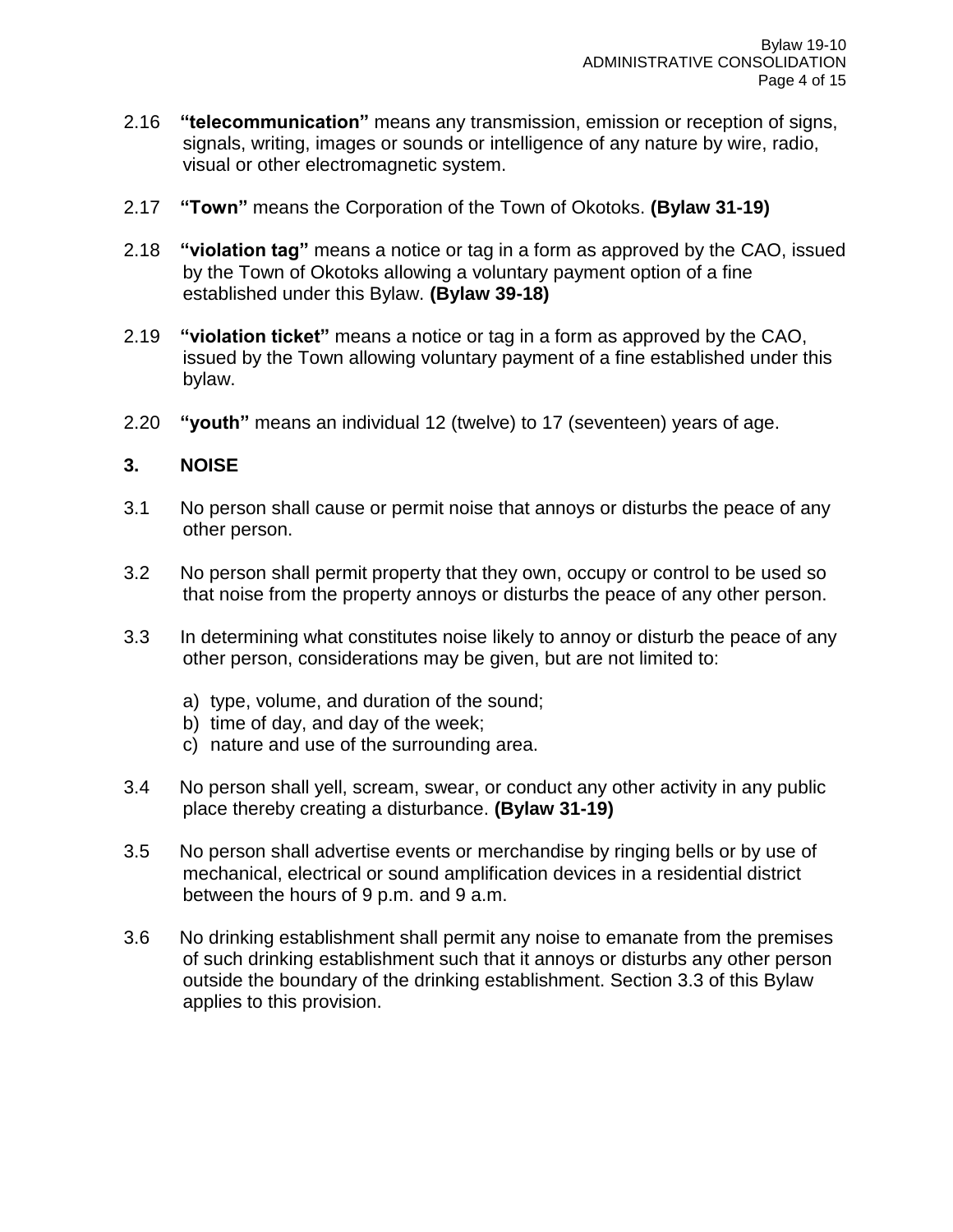# **4. INDUSTRIAL AND CONSTRUCTION NOISE**

- 4.1 Nothing in this bylaw shall prevent the continual operation or carrying on of an industrial activity where the activity is one which:
	- a) is a permitted use; or
	- b) is an approved discretionary use; or
	- c) is a non-conforming use as defined in the *Municipal Government Act,* but not illegal.
- 4.2 In the operation or carrying on of an industrial or construction activity, the person operating or carrying on that activity shall make no more noise than is necessary in the normal method of performing or carrying on that activity.

# **5. PERMITTABLE HOURS**

5.1 With the exception of the activities referred to in section 4.1, no person shall use, operate, or allow to be used or operated, any tools, machinery or equipment so as to create a noise or disturbance which may be heard in a residential building between the hours of 10:00 p.m. and 7:00 a.m. on Monday to Saturday and from 10:00 p.m. to 9:00 a.m. on Sunday and holidays.

# **6. EXCEPTIONS**

- 6.1 These provisions do not apply to:
	- a) work carried on by the Town, or by a contractor carrying out instructions of the Town, providing it is work of an emergent nature or circumstance;
	- b) Town sanctioned events; and
	- c) special events which the CAO has approved or issued a special events permit, with conditions that the CAO deems appropriate for such special events. **(Bylaw 39-18)**
- 6.2 Snow removal from school, commercial or industrial sites located adjacent to or within residential districts may be allowed if it is in the best interest of the public and their safety and at a time when there will be minimal vehicular and/or pedestrian traffic that may obstruct such snow removal operations.
- 6.3 In the case of snow removal from commercial or industrial sites located adjacent to residential districts, the Town may require noise abatement practices including the following conditions:
	- a) a requirement that snow not be removed between the hours of 12:00 a.m. and 6:00 a.m.; or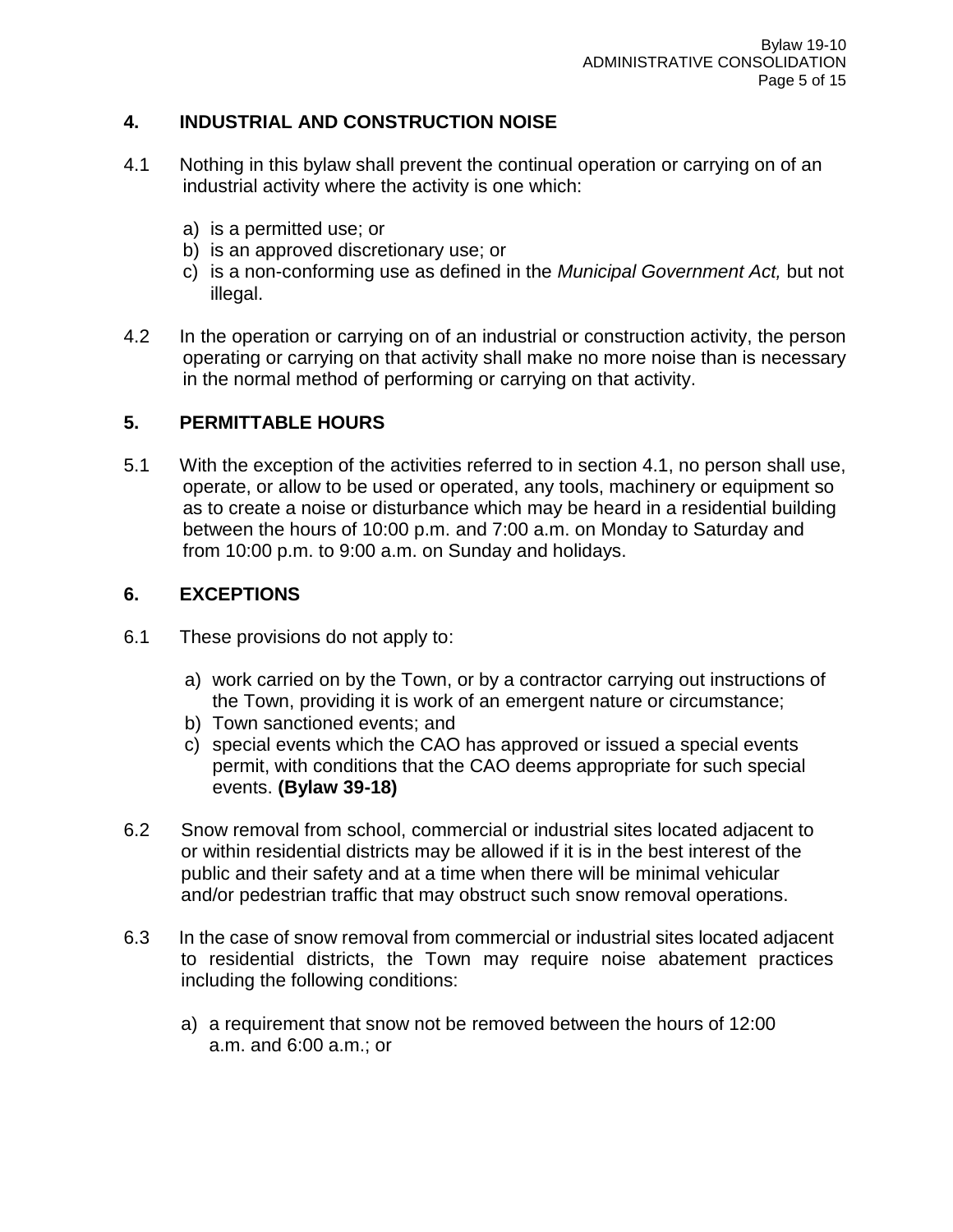b) a requirement that snow be removed from sites in a sequence which is least disruptive to the peace and quiet of residents.

# **7. GRAFFITI**

- 7.1 No person shall place any graffiti or cause it to be placed on any property.
- 7.2 Every property owner shall ensure that graffiti placed on their premises is removed, painted over, or otherwise permanently blocked from public view within seven days.
- 7.3 A property owner, who breaches the provisions of Section 7.2, where, following the issuance of and failure to comply with an Order under section 545 of the *Municipal Government Act,* shall be liable to payment of a penalty as prescribed in Schedule "A".
- 7.4 In prosecution for an offence under this Section, the consent of the property owner of any premises to place graffiti shall not be a defense under this bylaw.

### **8. ORDER**

- 8.1 An officer designated by the Chief Administrative Officer may, by written order, require a person responsible for the contravention to remedy the contravention.
- 8.2 The written order shall:
	- a) state a time within which the owner must comply with the order; and
	- b) state that if the owner does not comply with the order within a specified time, the Town will take the action or measure at the expense of the owner.
- 8.3 The Town may, in respect of an order, register a caveat under the Land Titles Act against the certificate of title for the land that is the subject of the order.

### **9. CONSTRUCTION WASTE**

- 9.1 Each construction site shall have a waste container to ensure that waste construction materials are placed in the container to prevent the material from being blown away from the construction site.
- 9.2 A waste container on a construction site must be designed and/or have the capacity to contain all waste construction material within the container to ensure that the waste construction material is not capable of blowing off the construction site.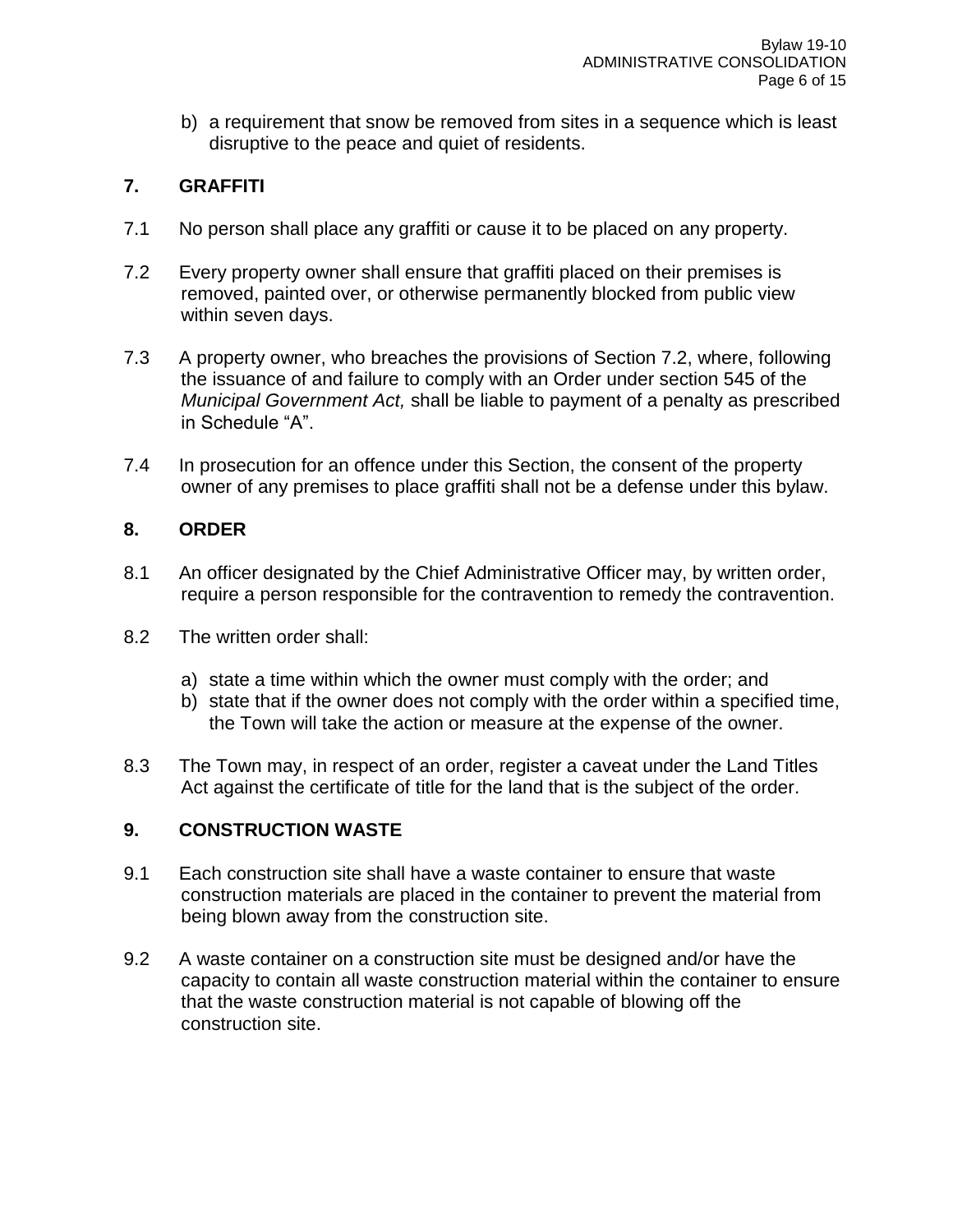9.3 No construction material is to be stored or accumulated on a construction site unless it is not capable of being blown away from the construction site.

## **10. REPAIR OF MOTOR VEHICLES**

- 10.1 For the purposes of this section "motor vehicles" means:
	- a) a vehicle propelled by any power other than muscular power; or
	- b) a moped; or
	- c) off highway vehicles as defined by the Traffic Safety Act RSA 2000 Chapter T-6 Section 117; and
	- d) includes, but is not limited to, the repair of any internal combustion engine.
- 10.2 No person may conduct any repair work on motor vehicles, including mechanical repairs, auto body work, frame repair, collision repair, auto painting or modifications to the body or rebuilding of a motor vehicle, on any premises in a residential district unless:
	- a) the activity does not create a nuisance or noise complaints from the neighbourhood;
	- b) there is no escape of offensive, annoying or noxious odours, fumes or smoke from the premises;
	- c) vehicle fluids, oil, gasoline products or other hazardous material are properly disposed of and not swept or washed into lanes, streets, or down storm or sanitary sewers;
	- d) all discarded vehicle parts and materials are properly stored and disposed of from the premises; and
	- e) no power washing of motor or power train is performed on the premises.
- 10.3 This prohibition shall not apply to routine maintenance work done on any vehicles owned, operated and registered in the name of the owner or occupant of the premises, provided that all building and fire code regulations are met.

### **11. LITTERING**

- 11.1 No person shall place, deposit or throw or cause to be placed, deposited or thrown upon any Town property, including any street, lane, sidewalk, parking lot, park or other public place or water course:
	- a) a cardboard or wooden box, carton, container, or receptacle of any kind;
	- b) a paper, wrapper, envelope, or covering of any kind, whether paper or not, from food or confectionary;
	- c) paper of any kind, whether or not containing written or printed matter thereon;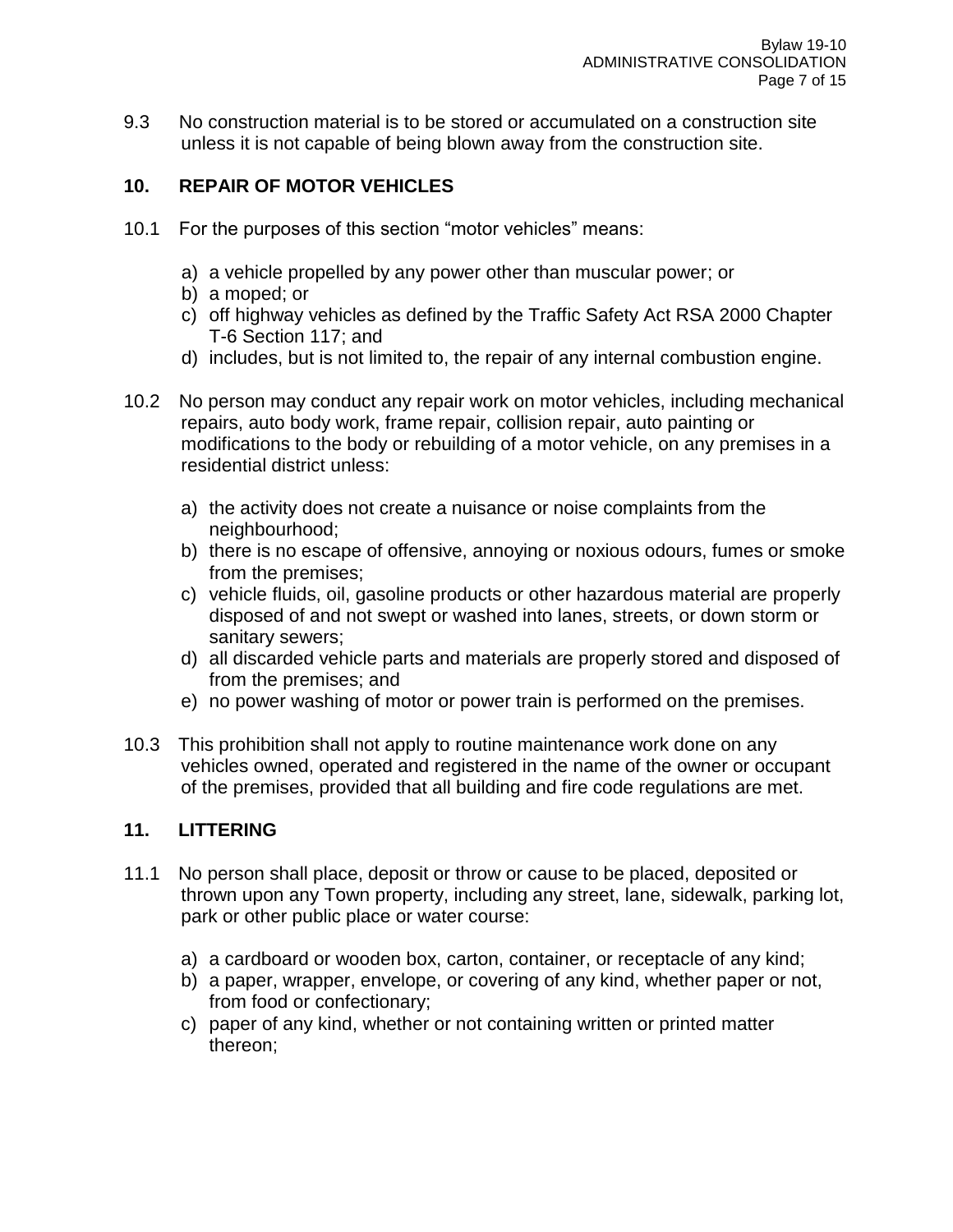- d) any human, animal or vegetable matter or waste;
- e) any glass, crockery, nails, tacks, barbed-wire or other breakable or sharp objects;
- f) scrap metal, scrap lumber, tires, dismantled wrecked or dilapidated motor vehicles or parts there from;
- g) any motor vehicle or any part of any motor vehicle which may, in whole or in part, obstruct any highway, street, lane, alley, bi-way or other public place; or
- h) dirt, filth or rubbish of any kind whether similar or dissimilar to the foregoing.
- 11.2 A person who has placed, deposited or thrown or caused to be placed, deposited or thrown anything or any matter mentioned in subsection 11.1 shall forthwith remove it.

# **12. AUTHORITY TO REMOVE**

12.1 The Chief Administrative Officer may authorize any Town employee, or other person, to remove and put in storage or destroy anything placed upon Town property in contravention of this Bylaw.

### **13. SPITTING/HUMAN WASTE**

- 13.1 No person shall urinate or deposit human waste in any public place or in view of a public place, other than in a public washroom.
- 13.2 No person shall spit in or on any public place. **(Bylaw 31-19)**

### **14. FLYERS ON VEHICLES**

14.1 No person shall place, deposit or throw or cause to be placed, deposited or thrown onto or into any motor vehicle, which is parked on any street, lane, parking lot or other public place, any leaflet, pamphlet, poster, handbill, flyer or any other paper containing printed or written matter, whether advertising or not, with the exception of any violation ticket or violation tag issued pursuant to lawful authority.

# **15. FIGHTING/LOITERING/CONDUCT (Bylaw 31-19)**

15.1 No person shall engage in a fight or any physical confrontation in any public place or any place to which the public is allowed access.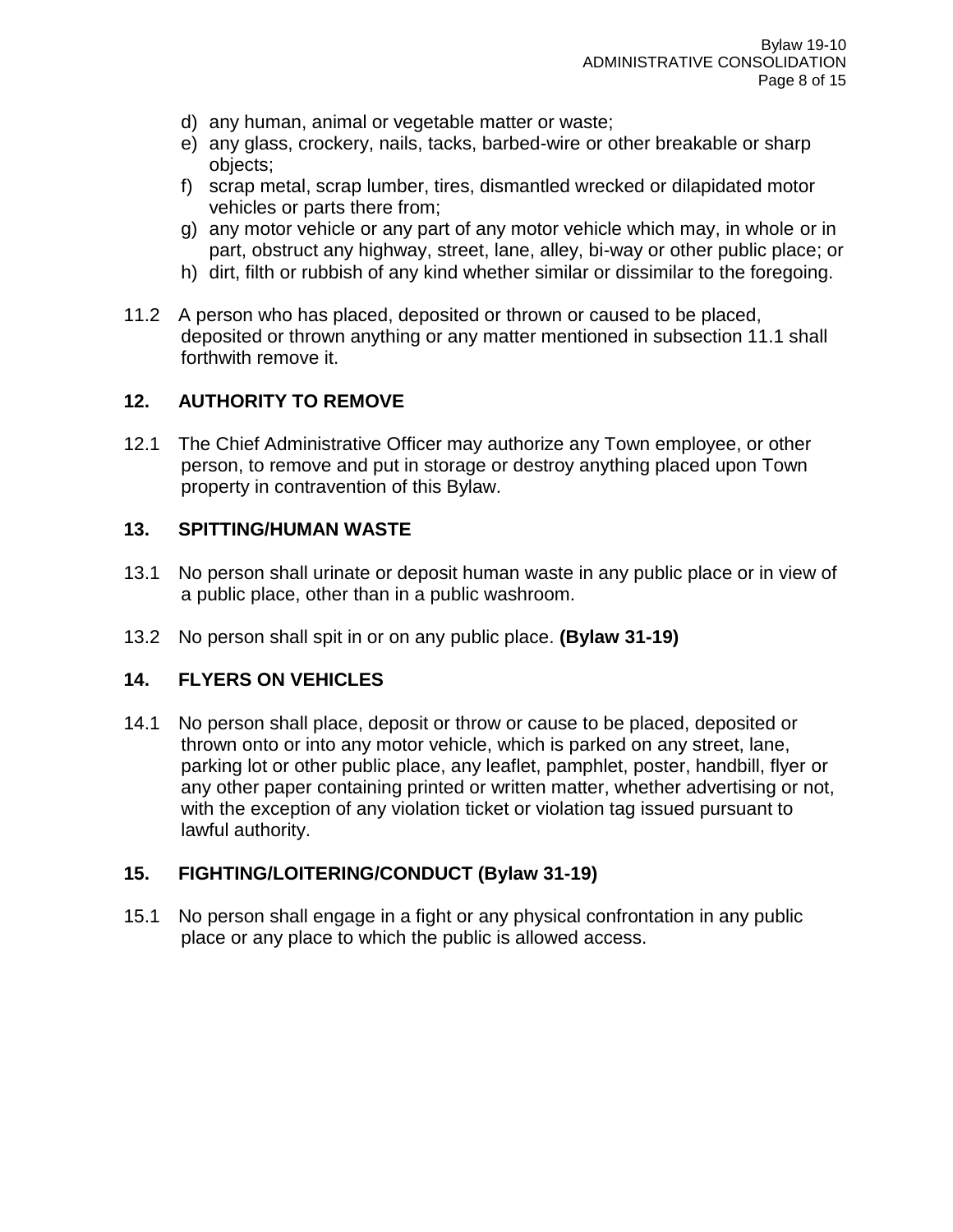- 15.2 No person shall be a member of an assembly of three or more persons in any public place or any place to which the public is allowed access where a Peace Officer has reasonable grounds to believe the assembly will disturb the peace of the neighbourhood, and any such person shall disperse as requested by a Peace Officer.
- 15.3 No person shall loiter and thereby obstruct any person in any public place.
- 15.4 No person in a public place shall:
	- a) cause anything to become damaged;
	- b) engage in any activity which is inconsistent with the intended use of such public place;
	- c) behave in a manner that reasonably interferes with the comfort, convenience, enjoyment, or quiet use of any other person using such public place. **(Bylaw 31-19)**
- 15.5 No person shall board, ride upon, or otherwise use any public transportation vehicle unless such person has paid the required fare to use such public transportation vehicle. **(Bylaw 31-19)**
- 15.6 Any person who boards, rides upon, or otherwise uses any public transportation vehicle who:
	- a) refuses to; or
	- b) is unable to;

produce proof of valid payment of the required fare to use such public transportation vehicle shall be deemed to have not paid such fare. **(Bylaw 31- 19)**

#### **16. BULLYING**

- 16.1 No person shall bully any person in any public place.
- 16.2 No person shall participate in, or encourage by verbal or other means, the bullying of any person in any public place.
- 16.3 No person shall bully any person by means of telecommunication or writing.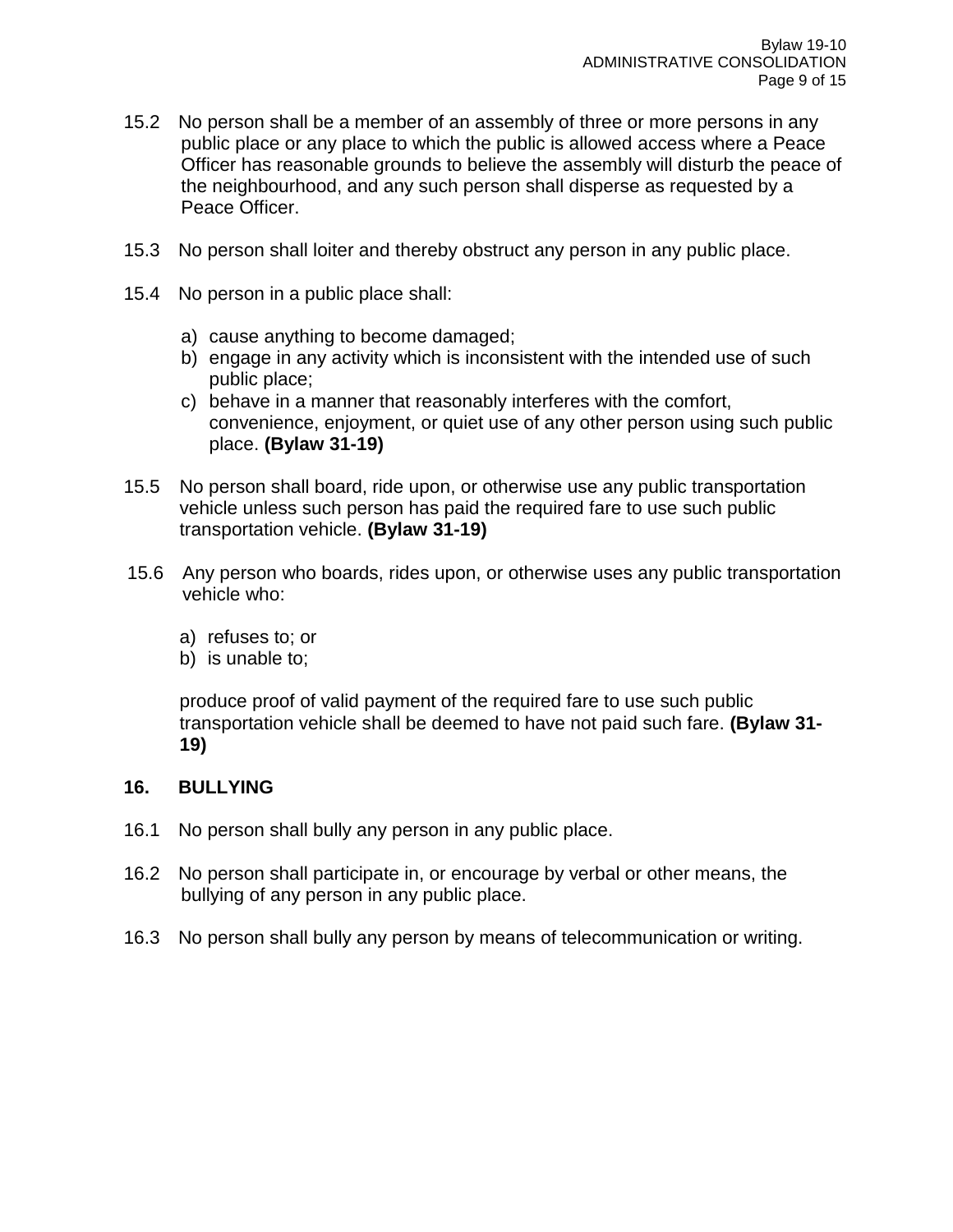# **17. PANHANDLING**

- 17.1 No person shall engage in panhandling:
	- a) as a group of two or more persons;
	- b) from any person who at the time is an occupant or engaged in operating a motor vehicle;
	- c) from a person who has refused or declined such solicitation;
	- d) so as to obstruct the passage of, walk next to, ahead of, or follow the person being solicited;
	- e) within 10 metres of the entrance to a bank, credit union, trust company, or other financial institution where cash can be withdrawn;
	- f) within 10 metres of an automated teller machine or other device from which cash can be electronically accessed; or
	- g) in, from, or near any public transportation vehicle. **(Bylaw 31-19)**

# **18. ODOUR (Bylaw 35-18)**

18.1 No person shall cause, permit, or engage in any activity that allows any nuisance odour to originate from a premises or residential building that reasonably interferes with the lawful enjoyment of any other person's property.

# **19. PENALTIES AND ENFORCEMENT (Bylaw 31-19)**

- 19.1 Any Peace Officer who has reasonable and probable grounds to believe that any person has contravened any provision of this Bylaw, may issue and serve:
	- a) a violation tag allowing a payment of the specified penalty to the Town; or
	- b) a violation ticket allowing payment according to the provisions of the *Provincial Offences Procedures Act.*
- 19.2 Service of a violation tag will be sufficient if it is:
	- a) personally served; or
	- b) served by regular mail to the person's last known mailing address.
- 19.3 If a violation ticket is issued in respect to an offence, the violation ticket may:
	- a) specify the fine amount established by this Bylaw for the offence; or
	- b) require a person to appear in Court without the alternative of making a voluntary payment.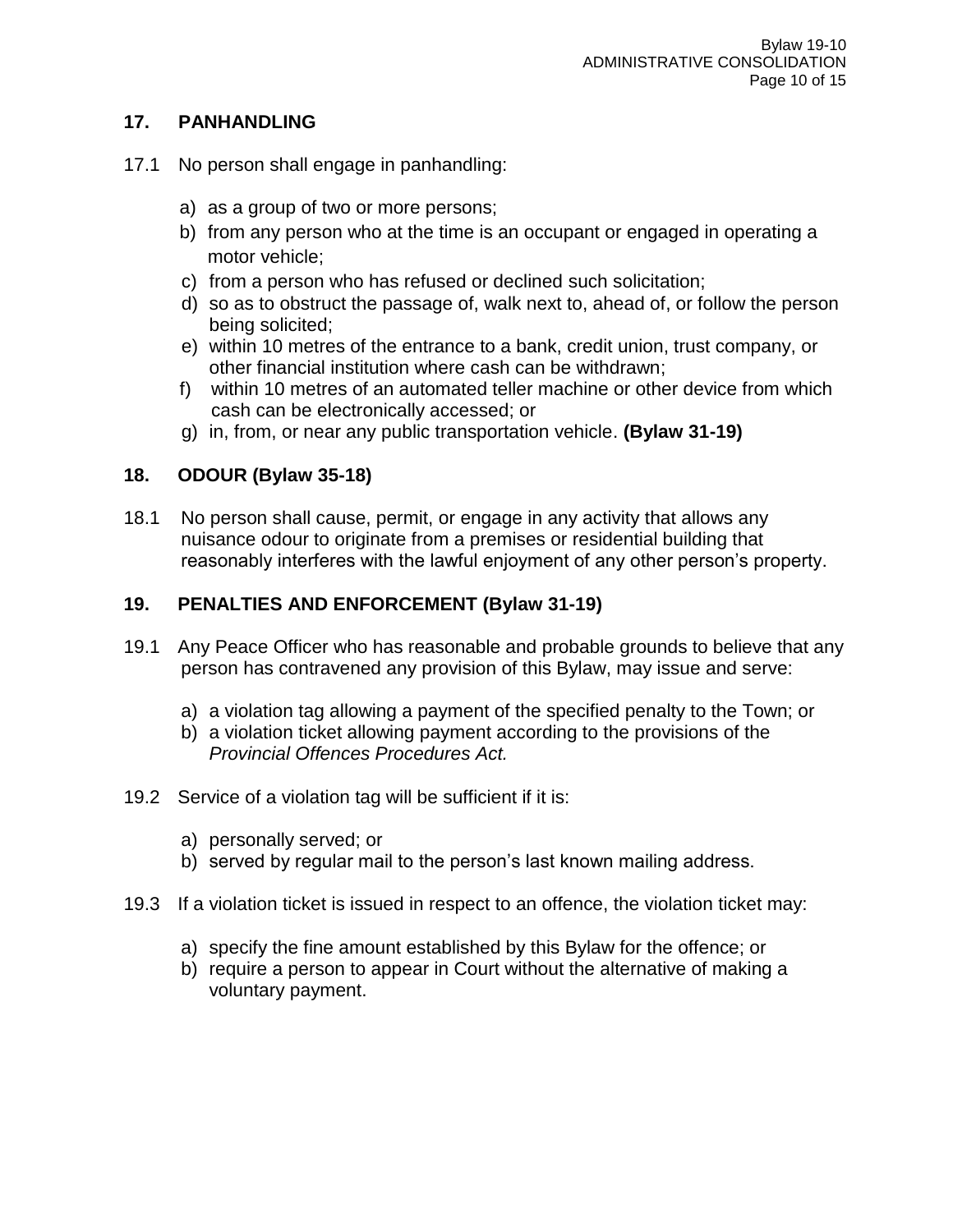- 19.4 A person who commits an offence may:
	- a) if a violation ticket is issued in respect of the offence; and
	- b) if the violation ticket specifies the fine amount established by this Bylaw for the offence, make a voluntary payment equal to the specified fine by delivering the violation ticket and the specified fine to the Provincial Courthouse specified on the violation ticket.
- 19.5 Any person who contravenes any provision of this Bylaw is guilty of an offence and is liable on summary conviction to a fine of not more than Ten Thousand (\$10,000.00) Dollars. **(Bylaw 31-19)**
- 19.6 The minimum specified penalty for where there is a specified penalty listed for an offence in Schedule "A" to this Bylaw, that amount is the minimum specified penalty for the offence. **(Bylaw 31-19)**
- 19.7 In the case of an offense that is of a continuing nature, a contravention constitutes a separate offense inrespect of each day or part of a day on which it continues. **(Bylaw 31-19)**
- 19.8 The levying and payment of any fine provided in this Bylaw shall not relieve a person from the necessity of paying any fees, charges or costs from which that person is liable under the provisions of this Bylaw or any other Bylaw. **(Bylaw 31-19)**
- 19.9 No person shall willfully obstruct, hinder or interfere with a Peace Officer or any other person authorized to enforce and engaged in the enforcement of the provisions of the Bylaw. **(Bylaw 31-19)**

### **20. GENERAL (Bylaw 31-19)**

- 20.1 Any person who contravenes any provision of this Bylaw by:
	- a) doing any act or thing which the person is prohibited from doing; or
	- b) failing to do any act or thing the person is required to do;

is guilty of an offence and any offence created pursuant to this Bylaw is a strict liability offence for the purposes of prosecution under this Bylaw.

- 20.2 Nothing in this Bylaw relieves a person from complying with any provision of any federal or provincial law or regulation, other bylaw, or any requirement of any lawful permit, order or license.
- 20.3 Words in the singular include the plural and words in the plural include the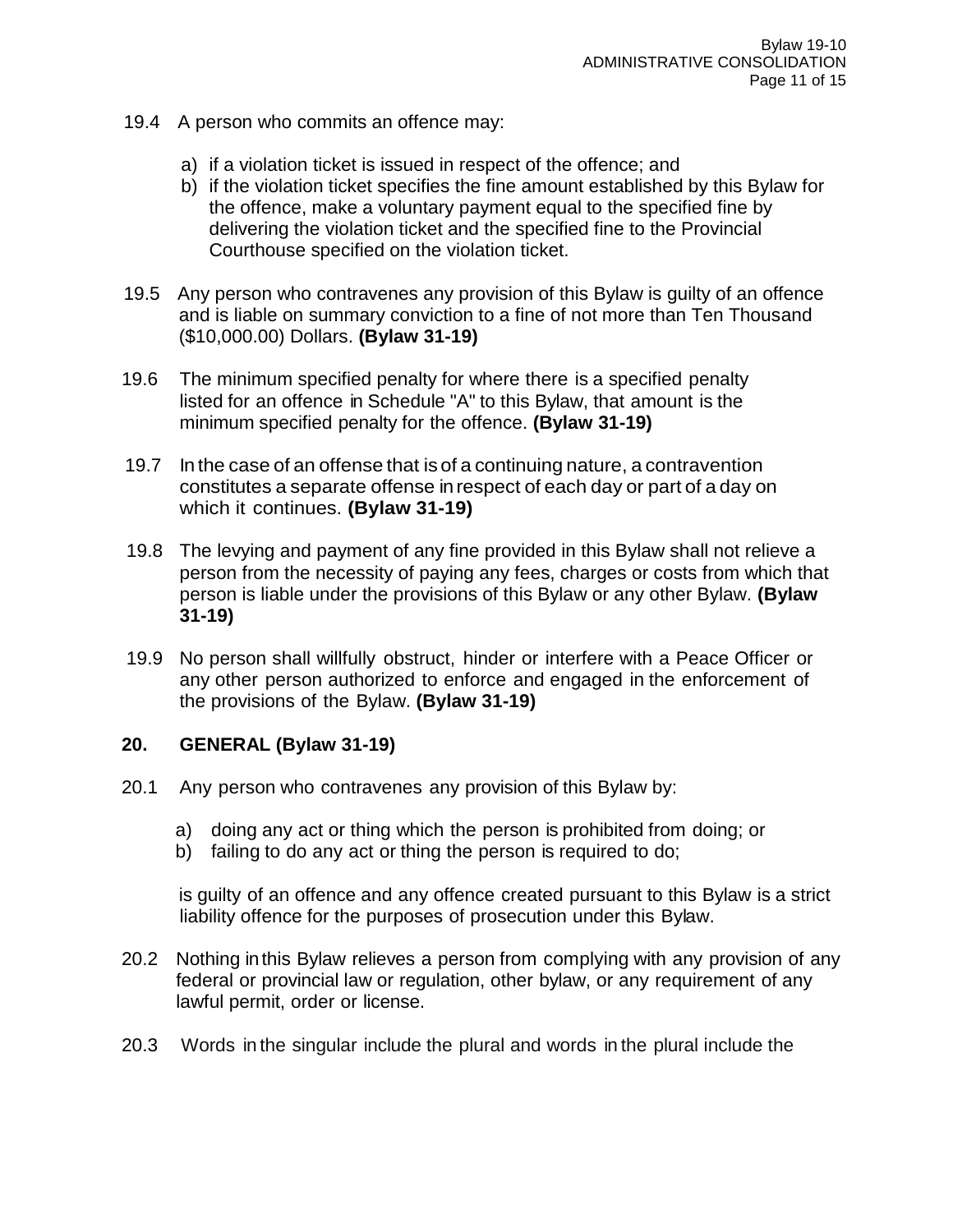singular.

- 20.4 This Bylaw is gender-neutral and, accordingly, any reference to one gender includes the other.
- 20.5 No provision of this Bylaw or any action taken pursuant to any provision of this Bylaw shall restrict, limit, prevent or preclude the Town from pursuing any other remedy in relation to a premises as provided by the *Municipal Government Act*, or any other law of the Province of Alberta.

# **21. SEVERABILITY (Bylaw 35-18)**

21.1 It is the intention of Council that each separate provision of this Bylaw shall be deemed independent of all other provisions herein and it is the further intention of Council that if any provision of this Bylaw is declared invalid, all other provisions hereof shall remain valid and enforceable.

Bylaw 3-79 of the Town and any amendments thereto are hereby repealed upon this Bylaw coming into effect.

This Bylaw shall come into full force and effect upon third and final reading.

Bylaw 19-10 received third and final reading June 14, 2010.

ORIGINAL BYLAW SIGNED BY MAYOR AND MUNICIPAL SECRETARY

Bylaw 35-18 received third and final reading June 25, 2018.

ORIGINAL BYLAW SIGNED BY MAYOR AND CHIEF ADMINISTRATIVE OFFICER

Bylaw 39-18 received third and final reading August 20, 2018.

ORIGINAL BYLAW SIGNED BY MAYOR AND CHIEF ADMINISTRATIVE OFFICER

Bylaw 31-19 received third and final reading November 25, 2019. ORIGINAL BYLAW SIGNED BY MAYOR AND CHIEF ADMINISTRATIVE OFFICER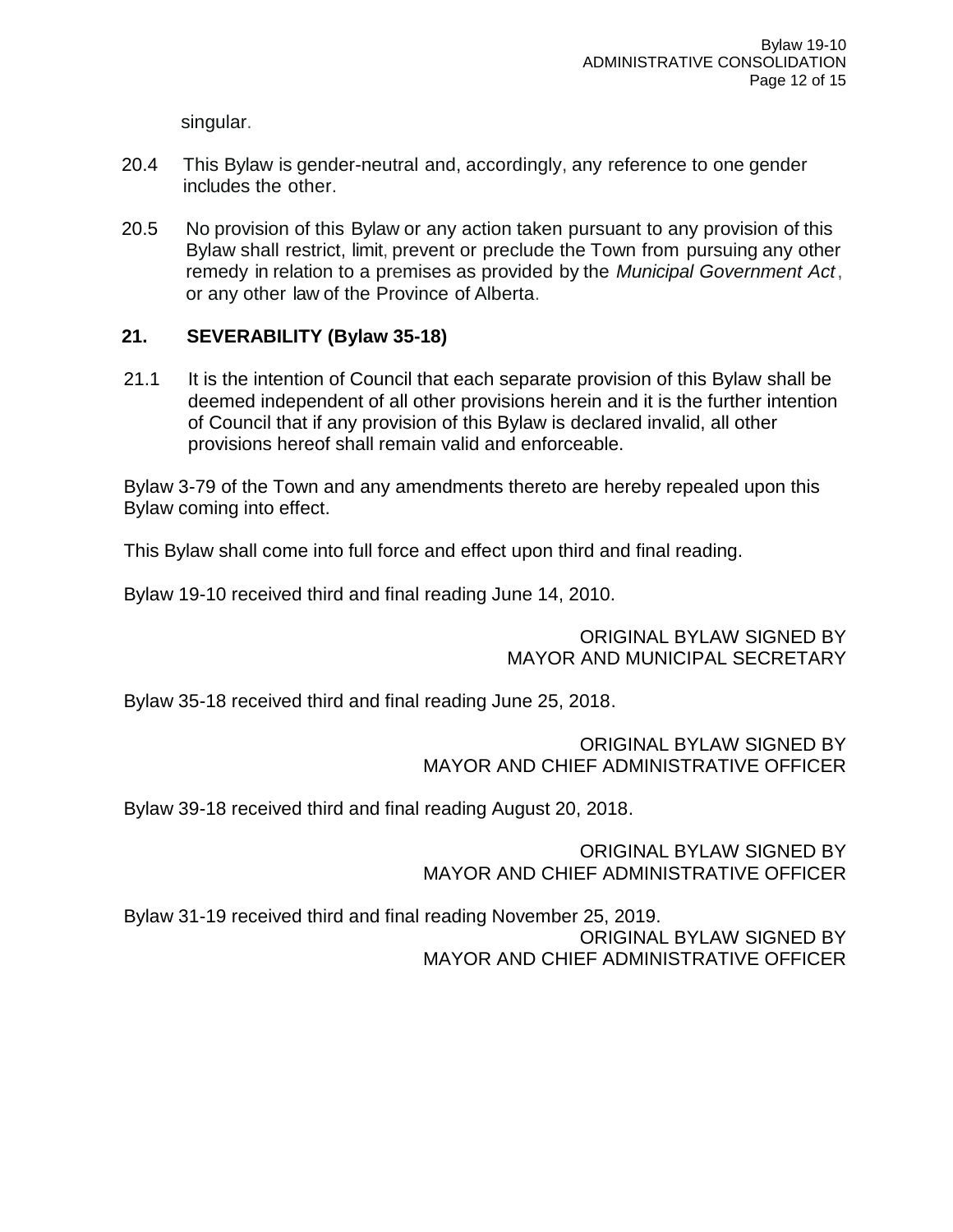# Schedule "A"

| <b>SECTION</b> | <b>OFFENCE</b>                                       | 1 <sup>st</sup><br><b>Offence</b> | 2 <sub>nd</sub><br><b>Offence</b> | $3^{\overline{rd}}$ and<br><b>Subsequent</b> |
|----------------|------------------------------------------------------|-----------------------------------|-----------------------------------|----------------------------------------------|
|                |                                                      |                                   | (in 1 year)                       | (in 1 year)                                  |
| 3.1            | Cause/permit noise to disturb                        | 250.00                            | 500.00                            | 1000.00                                      |
| 3.2            | Property cause noise to disturb                      | 250.00                            | 500.00                            | 1000.00                                      |
| 3.4            | Yell, scream, swear, activity<br>cause a disturbance | 250.00                            | 500.00                            | 1000.00                                      |
| 3.5            | Advertise with bells, etc.                           | 150.00                            | 250.00                            | 500.00                                       |
| 3.6            | Drinking establishment<br>allow/cause noise          | 500.00                            | 1000.00                           | 1500.00                                      |
| 4.2            | Industrial or construction noise                     | 500.00                            | 1000.00                           | 1500.00                                      |
| 5.1            | Noise outside permitted hours                        | 500.00                            | 1000.00                           | 1500.00                                      |
| 7.1            | Youth place/cause to be placed<br>graffiti           | 1000.00                           | 2000.00                           | 5000.00                                      |
|                | Adult place/cause to be placed<br>graffiti           | 2500.00                           | 5000.00                           | 7500.00                                      |
| 7.2            | Fail to remove graffiti in 7 days                    | 250.00                            | 500.00                            | 1000.00                                      |
| 7.3            | Fail to comply with graffiti order<br>(per day)      | 250.00                            | 500.00                            | 1000.00                                      |
| 9.1            | Fail to contain construction<br>waste                | 500.00                            | 1000.00                           | 1500.00                                      |
| 9.3            | Improper storage of<br>construction material         | 500.00                            | 1000.00                           | 1500.00                                      |
| 10.2           | Repair vehicle in residential<br>area                | 250.00                            | 500.00                            | 1000.00                                      |
| 11.1           | Person place litter                                  | 250.00                            | 500.00                            | 1000.00                                      |
| 11.2           | Person fail to remove litter                         | 250.00                            | 500.00                            | 1000.00                                      |
| 13.1           | Deposit human waste in public<br>place               | 250.00                            | 500.00                            | 1000.00                                      |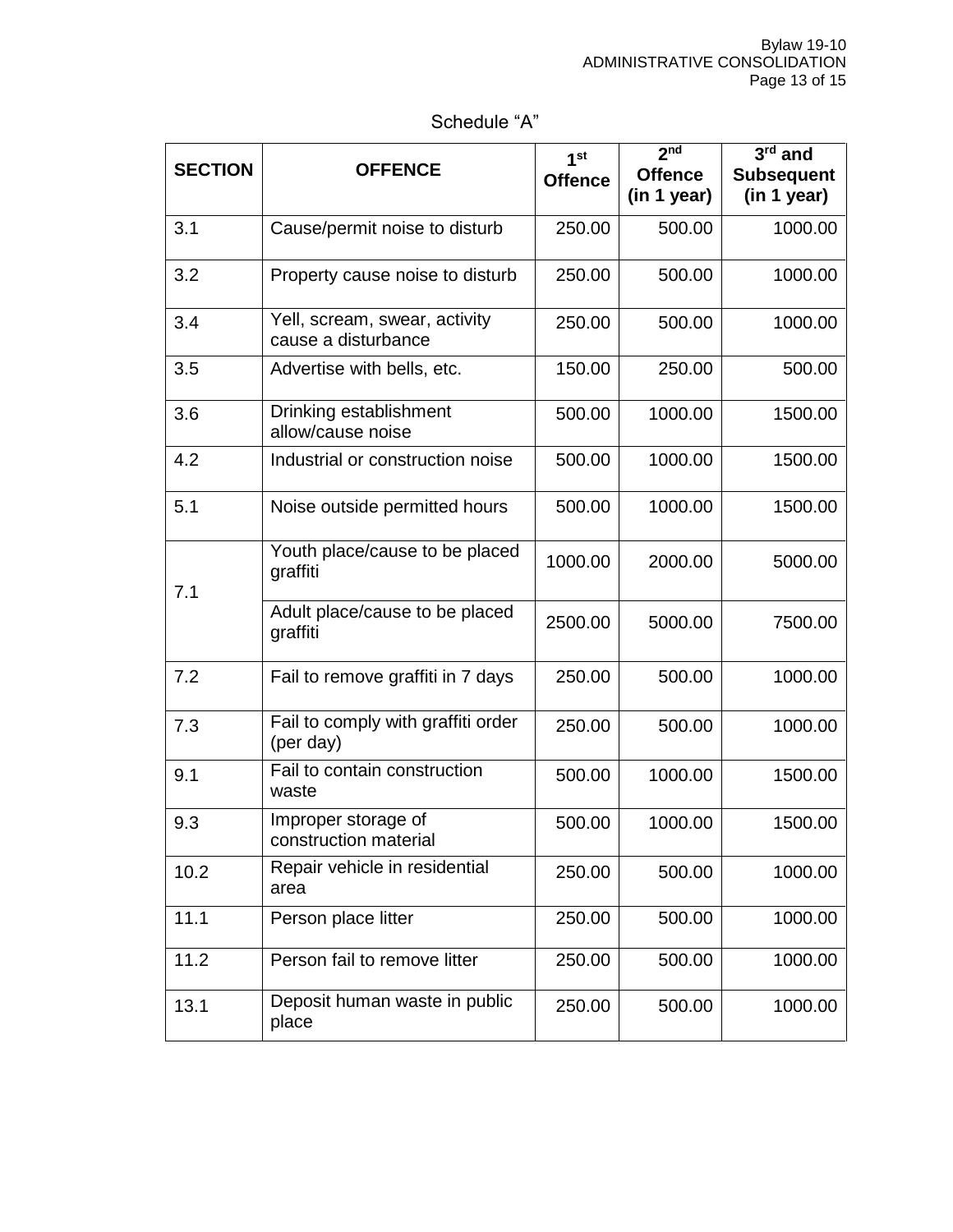| 13.2    | Spit in public place                                               | 250.00 | 500.00  | 1000.00 |
|---------|--------------------------------------------------------------------|--------|---------|---------|
| 14.1    | Place flyer, etc. on vehicle                                       | 150.00 | 250.00  | 500.00  |
| 15.1    | Fight/physical confrontation in<br>public place                    | 500.00 | 1000.00 | 1500.00 |
| 15.2    | Member of assembly fail to<br>disperse                             | 500.00 | 1000.00 | 1500.00 |
| 15.3    | Loiter in public place                                             | 250.00 | 500.00  | 1000.00 |
| 15.4a)  | Cause damage in public place                                       | 250.00 | 500.00  | 1000.00 |
| 15.4 b) | Inconsistent activity in public<br>place                           | 250.00 | 500.00  | 1000.00 |
| 15.4 c) | Interfere with comfort,<br>enjoyment in public                     | 250.00 | 500.00  | 1000.00 |
| 15.5    | Use public transportation<br>without fare payment                  | 250.00 | 500.00  | 1000.00 |
| 16.1    | Youth bully person in public place                                 | 250.00 | 500.00  | 1000.00 |
|         | Adult bully person in public place                                 | 500.00 | 1000.00 | 1500.00 |
| 16.2    | Encourage bullying of person in<br>public                          | 250.00 | 500.00  | 1000.00 |
| 16.3    | Bully person through<br>telecommunication                          | 250.00 | 500.00  | 1000.00 |
| 17.1a)  | Panhandle as group of 2 or<br>more                                 | 75.00  | 150.00  | 300.00  |
| 17.1 b) | Panhandle from person in<br>vehicle                                | 75.00  | 150.00  | 300.00  |
| 17.1 c) | Panhandle to person who has<br>refused                             | 75.00  | 150.00  | 300.00  |
| 17.1 d) | Panhandle so as to obstruct<br>person                              | 75.00  | 150.00  | 300.00  |
| 17.1 e) | Panhandle within 10 metres of<br>entrance to financial institution | 75.00  | 150.00  | 300.00  |
| 17.1 f  | Panhandle within 10 metres of<br>cash dispensing machine           | 75.00  | 150.00  | 300.00  |